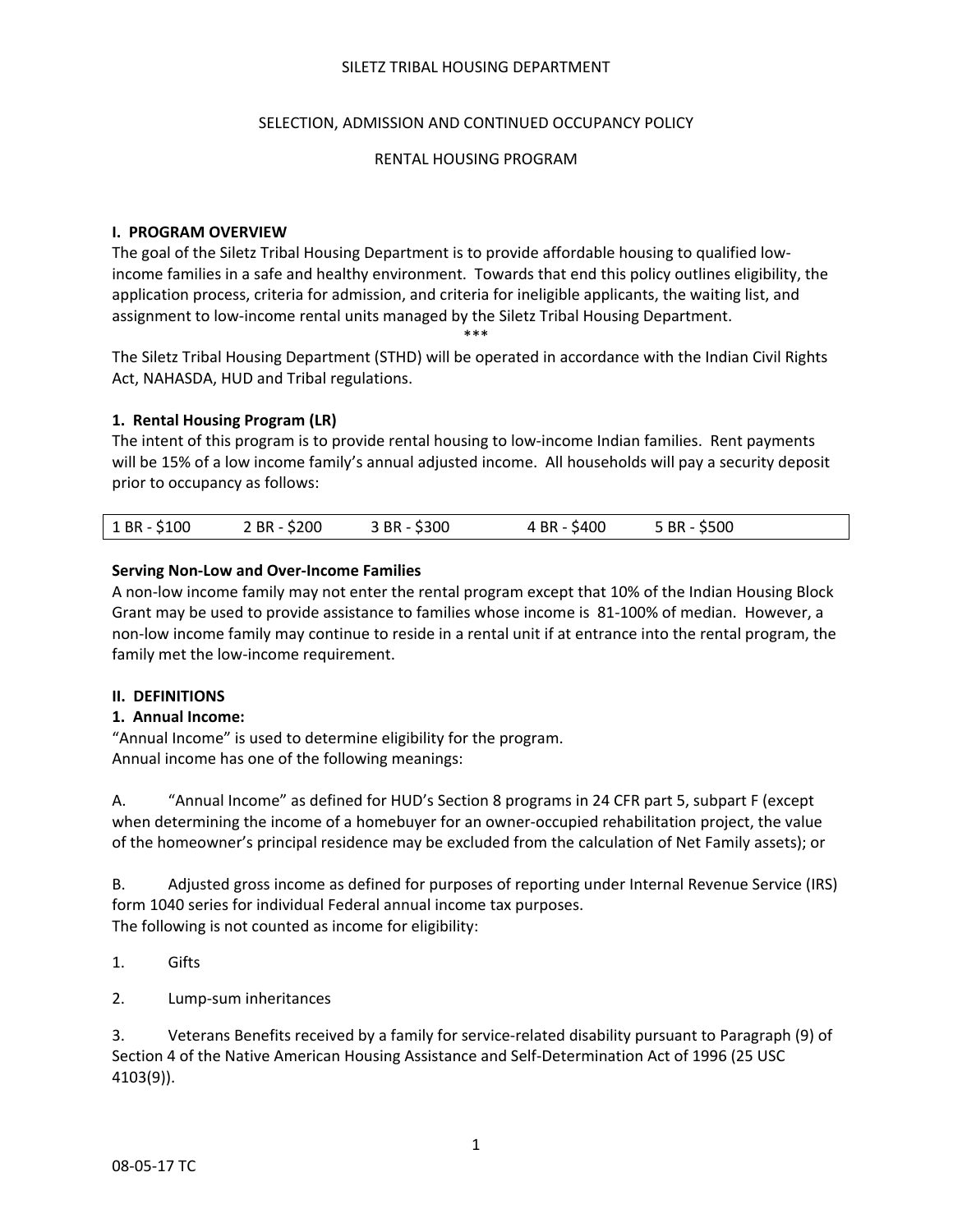## **2. Adjusted Income:**

"Adjusted Income" is used to determine monthly payments that STHD will charge.

For purposes of computing rents, "adjusted income" means annual income remaining after excluding the following:

A. \$480.00 for each family member, other than the head or spouse, who is under age eighteen (18), disabled, handicapped, or a full‐time student, (except foster children);

B. Amount paid directly by the family for child care for family members under age twelve (12) which is necessary for employment or education. The deduction will only be allowed for nonreimbursed out‐of‐pocket child care costs. The deduction may not be applied retroactively;

C. Excessive travel expenses for employment or education, not to exceed twenty‐five dollars (\$25.00) per household per week; Excessive travel shall be considered more than thirty (30) miles between the family's home and place of work or education and will be allowed only if the person is using their own vehicle;

D. The amount of social security tax that is deducted from the wages of any member of the tenant's or homebuyer's household, who is 18 or over and whose wages are being counted in determining the amount of rent or house payment;

E. \$400.00 for an elderly or disabled family, where the head or spouse is either sixty‐two (62) years of age or older, disabled, or handicapped;

F. The amount by which three percent of the annual income of the family is exceeded by the aggregate of:

Medical expenses, in the case of an elderly or disabled family; and

Reasonable attendant care and auxiliary apparatus expenses for each family member who is a person with disabilities, to the extent necessary to enable any member of the family (including a member who is a person with disabilities) to be employed.

G. The amount of any earned income of any member of the family who is less than 18 years of age; and

H. The amount of child support directly paid by the family for children residing outside the household as confirmed through third‐party verification.

# **3. Drug Related Criminal Activity:**

The term "drug related criminal activity" means the illegal manufacture, sale, distribution, or use of a drug, or the possession of a drug with intent to manufacture, sell, distribute or use the drug as defined in 24 CFR §5.100.

#### **4. Elderly Family and Near Elderly Family:**

The term Elderly Family means a family whose head of household is an enrolled member of the Confederated Tribes of Siletz Indians and is at least 62 years of age.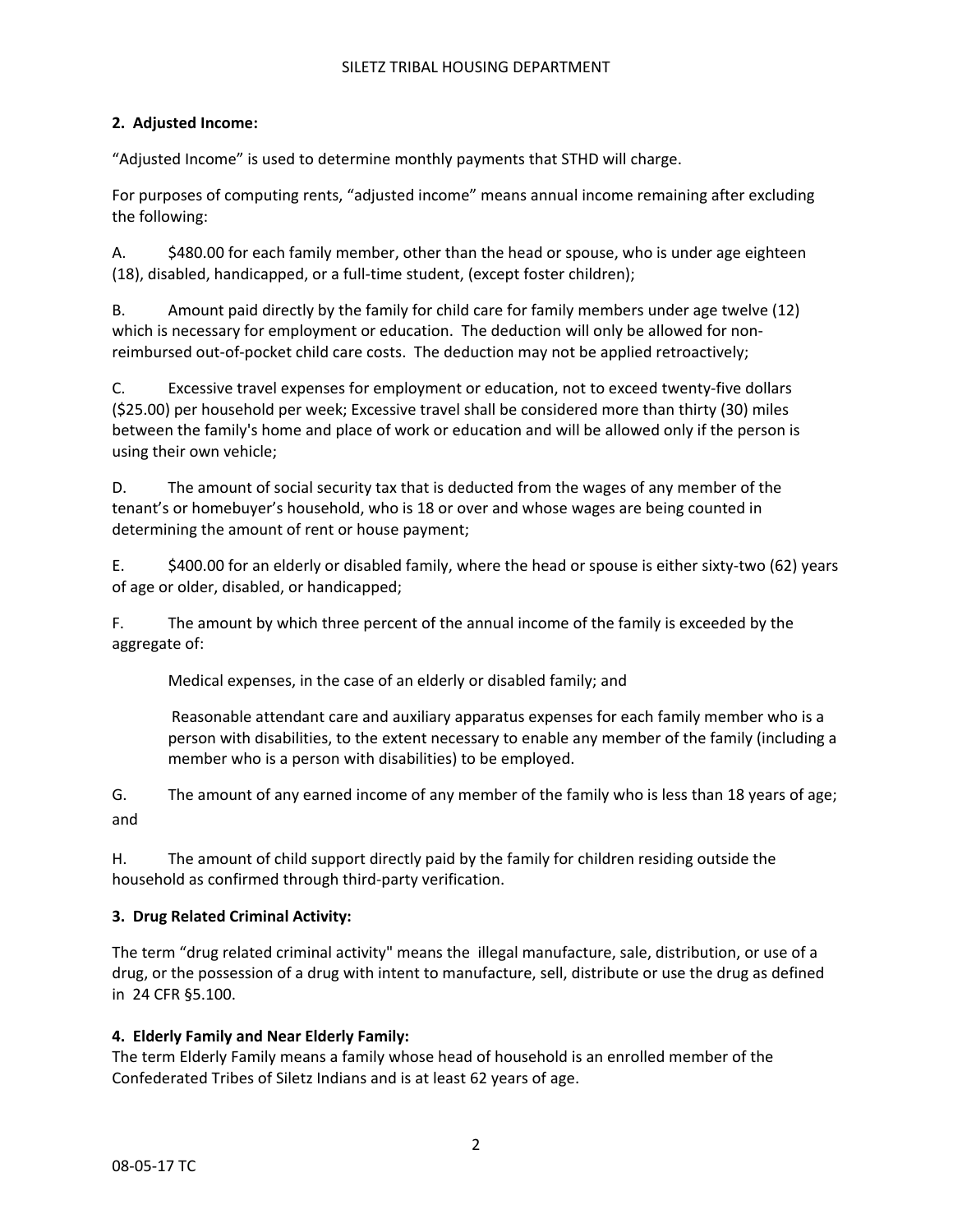The term Near‐Elderly Family means a family whose head of household is an enrolled member of the Confederated Tribes of Siletz Indians and is at least 55 years of age.

### **5. Family:**

The term "family" includes a family with or without children, an elderly family, a near elderly family, a disabled family, and a single person.

## **6. Immediate Family:**

For purposes of this policy, immediate family includes father, mother, son, daughter, husband, wife, brother, sister, or any other person living in the household.

## **7. Tribal Member:**

An enrolled member of the Confederated Tribes of Siletz Indians.

## **8. Dependent Children:**

Minor or dependent children.

#### **9. Other‐Tribal Member:**

At least one (1) member of applicant household is an enrolled member of another federally recognized tribe as defined in Title II of the NAHASDA.

#### **10. Non‐Tribal Member:**

Applicants not enrolled in a federally recognized tribe.

### **11. Low Income Family:**

"Low income family" means a family whose "Annual Income" (as defined above) does not exceed 80 percent of the median income as determined by the HUD Secretary.

#### **III. APPLICATIONS**

Applications may be obtained by e‐mail, mail, or by coming to the STHD office. The application consists of the Rental Housing Program application with attachments, including an Authorization to Release Information. Social Security numbers for all family members aged six (6) and older must be disclosed and documented by submission of a Social Security card or other documents. All documents must be signed by all adult members of the household and returned to the STHD office either by mail or personally, where they will be date/time stamped.

The STHD will send a letter within 14 days that acknowledges receipt of application and asks the applicant to address any problems identified by the Housing Department staff. The applicant will be given fourteen (14) days from the date of the letter to respond and correct the deficiencies.

#### **IV. ELIGIBLITY**

For the purpose of determining whether a family is eligible for STHD programs, STHD will determine "Annual income" as defined in §II.1, above, using one of two methods (IRS or Section 8), choosing the one method most conducive to the goal of providing affordable housing for tribal members.

#### **V. WAITING LIST**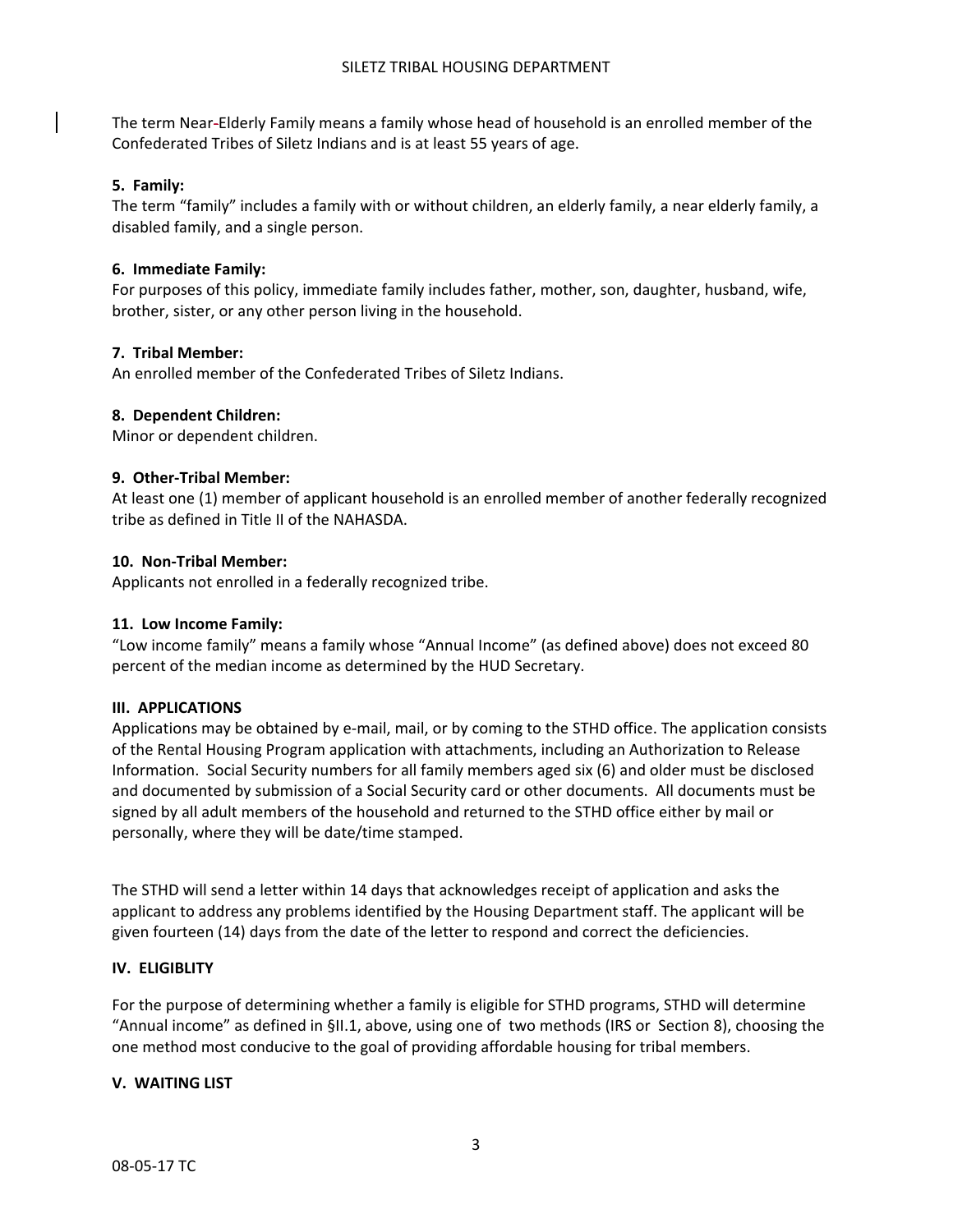Eligible applicants will be placed on an active waiting list by the date/time of application once all required documents are received.

The waiting list will be prioritized as follows:

1. The Head of Household is an enrolled member of the Confederated Tribes of Siletz Indians or the family includes minor or dependant children who are enrolled Siletz Tribal members (non‐tribal Head of Household and/or Spouse sign lease as guardians on behalf of a minor enrolled Siletz Tribal child/children until they reach age of majority and can sign new lease).

2. Applicant is an enrolled member of another federally recognized tribe.

3. All other applicants.

4. Applicants who are 55 years of age and older will have preference for rental units designated for elders. In areas not designated for elders, staff will alternate filling vacancies on lists between elder and non‐elder families.

5. Household composition. If both parents of any child are not included in the applicant household, then the applicant must provide proof of custody and support. If court records are not available to document custody and support, then notarized statements from the absent parent(s) or letters from agencies such as Services to Children & Families (SCF) or Indian Child Welfare (ICW) or from an attorney may be provided.

## **VI. INELIGIBLE APPLICANTS**

The CTSI Housing Department will promptly notify any rejected applicant in writing of the grounds for any rejection. Notification shall be made within 30 working days of application date.

An applicant will be considered ineligible:

1. If any member of the family has committed fraud, bribery or any other corrupt or criminal act in connection with any federal housing program. It is not necessary that the act result in a criminal conviction;

2. If any member of the family has engaged in drug related criminal activity or violent criminal activity, whether or not such activity has resulted in a conviction. Except that assistance cannot be denied to an applicant or family member who is recovering and submits evidence including but not limited to, 6 months participation in or successful completion of a treatment program. A definition of drug related criminal activity shall be given the applicant upon request;

3. If any member of the family has made a material misrepresentation in connection with any application or occupancy of any assisted housing program;

4. If any member of the family has engaged in or threatened abusive or violent behavior toward CTSI personnel or other residents of an assisted housing project, unless they can provide documentation that they have completed an anger management counseling program;

5. If any adult household member has possessor rights to a home;

6. If any member of the family has severely damaged any property in any assisted housing program and cannot provide documentation that they have paid for the damages. ; or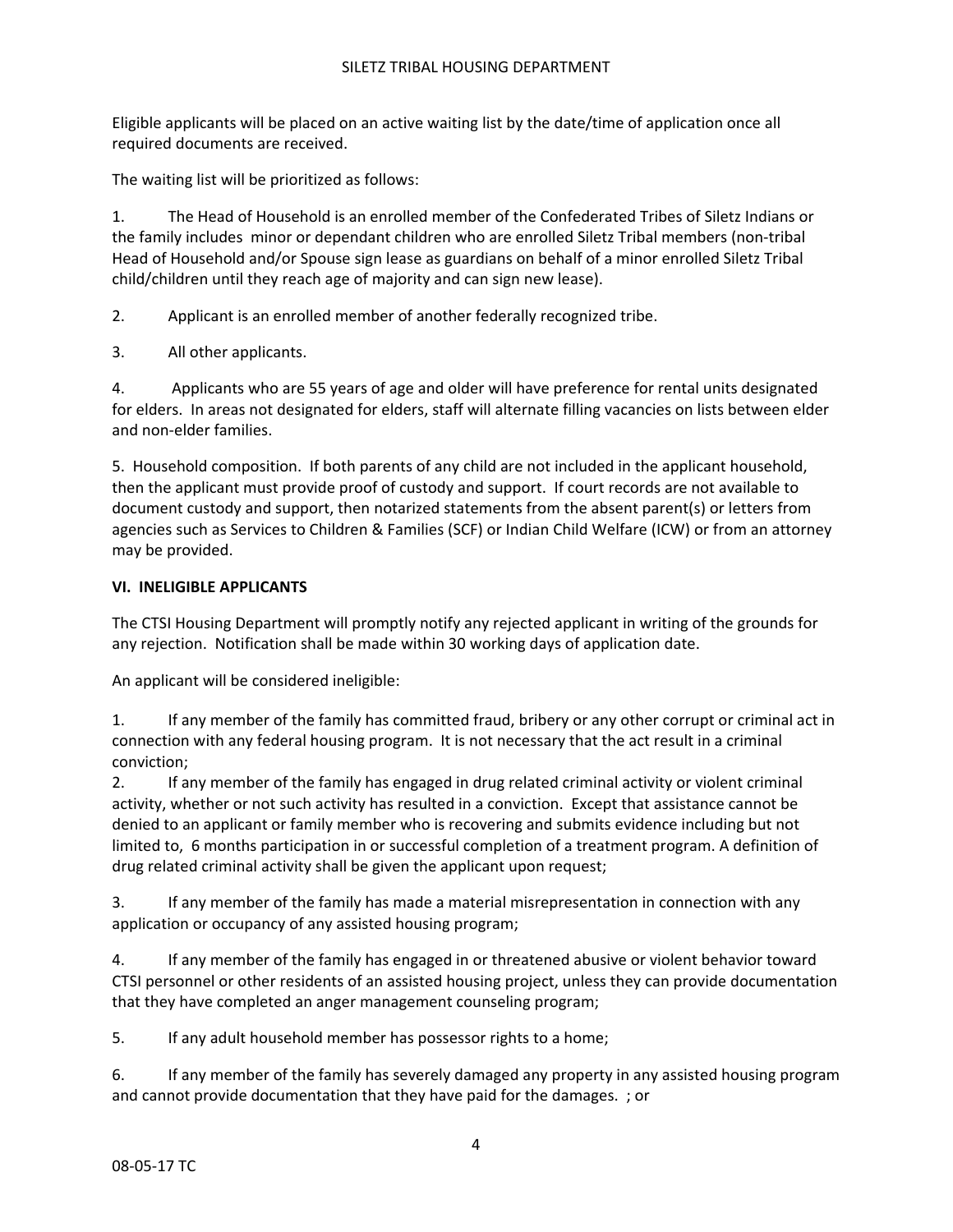7. If an applicant or any member of his/her household owes funds to STHD or another Housing Authority in connection with their participation in any assisted housing program, STHD will consider them to be ineligible until they have taken care of their obligation to STHD or other Housing Authority. Applicants that have paid at least 70% of their housing debt and are complying with the terms of a payback agreement (as evidenced by a minimum six consecutive‐months payment history) will be considered eligible.

## **BACKGROUND CHECKS**

A Criminal History Background check will be conducted on all applicants and household occupants 18 years of age and older, going back for a 5‐year period prior to date of application. Each applicant will be screened by checking references from previous landlords. This will help STHD to determine if the applicant has a history of meeting financial responsibilities, will take proper care of the housing unit, will adequately supervise their children and has not engaged in criminal or illegal activities that would have a detrimental effect on other residents in the housing project. STHD will have discretion to determine the suitability of applicants and household members and in the event of an adverse decision will document the reason(s) for the determination and provide notice and opportunity for appeal.

If the background check shows substantial, material, questions regarding whether the applicant's history of meeting financial obligations, care of housing units, supervision of children and/or criminal or illegal activities would have a detrimental effect on other residents or the housing community, the household will be determined ineligible.

| Offense                | Ineligibility Period             | Alternate                      |
|------------------------|----------------------------------|--------------------------------|
| Violent Felon          | 10 years from date of conviction | Release for 1 year w/o further |
| Assault I, II, and III |                                  | arrests and successful         |
|                        |                                  | completion of anger abatement  |
|                        |                                  | course                         |
| <b>Misdemeanors</b>    | 1 year from date of most recent  | Successful completion of       |
| 3 in five year period  | arrest                           | probation                      |
| Sex Offenders          |                                  |                                |
| Sex Abuse I, II        | Not Eligible                     |                                |
| Rape                   | Not Eligible                     |                                |

In the event of unfavorable information regarding an applicant, STHD shall take into consideration the time, nature and extent of the past occurrences and the reasonable probability of future favorable performance.

# Determination of Eligibility

A preliminary determination of eligibility or non‐eligibility will be made within 14 working days of the date the application is received in the STHD office. Eligible applicants will be placed on an active waiting list by date/time of application. Applicants can be on more than one program waiting list, but cannot be on more than one waiting list within the same program. Ineligible applicants will be placed in an inactive file and will be notified of the reason for their ineligibility and shall be entitled to an opportunity for appeal.

# **VII. SELECTION**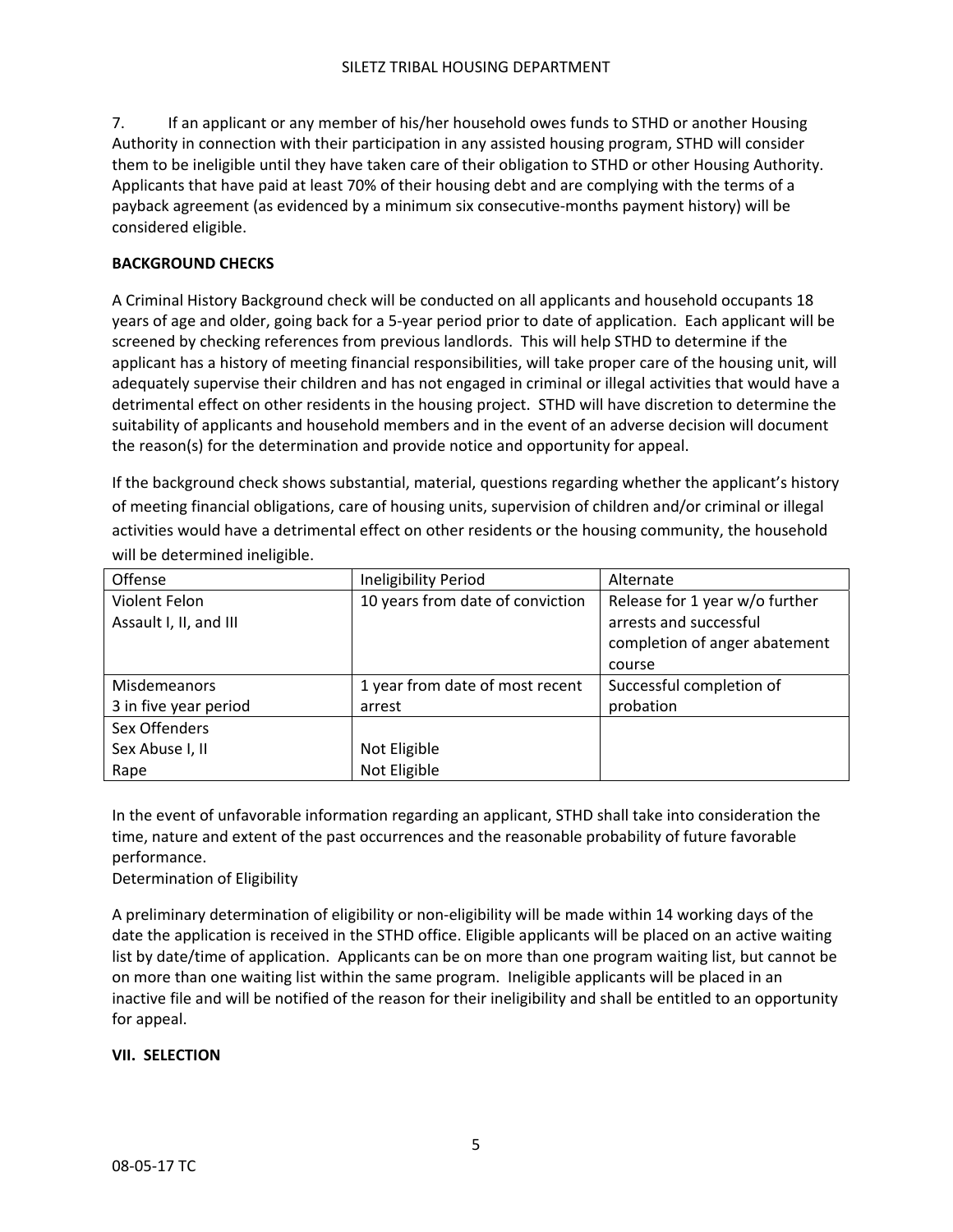A. Selected families will be notified in writing. The offer must be signed by the applicant and returned to STHD within 15 days. Failure to respond within the 15 day time period will result in offer being rescinded. If an offer is rescinded, applicants will be notified in writing and given an opportunity to appeal their place on the waiting list.

B. If the selected family decides not to accept the home or rental unit offered, STHD will keep their application on the waiting list if they have shown good cause for the refusal of the offer. Otherwise the applicant will be moved to the bottom of the list with a new date/time stamp. If a family declines twice the application will receive a new date/time stamp indicating the last offer. In this circumstance applicants will not retain their original application date or place on the list.

C. Applicants will be selected from the approved waiting list by date/time of application and bedroom size. Selection will proceed in the following order:

1. The Head of Household is an enrolled member of the Confederated Tribes of Siletz Indians or the Head of Household is not an enrolled Siletz Tribal member but the family includes a minor or dependant child who is an enrolled Siletz Tribal member (non‐tribal Head of Household sign lease as guardian on behalf of minor enrolled Siletz Tribal child/children until they reach age of majority and can sign new lease as homebuyer).

2. No member of applicant's household is an enrolled Siletz Tribal member, but at least one (1) member of applicant household is an enrolled member of another federally recognized tribe.

3. Applicants who are 55 years of age and older will have preference for Elder units as designated by the Housing Department. In areas not designated for elders, staff will alternate filling rental unit vacancies on lists between elder and non‐elder families.

# **VIII. CONFLICTS OF INTEREST**

No person who participates in the decision making process or who gains inside information with regard to housing activities or contracts may obtain a personal or financial interest. This provision does not, however, apply where a person is low-income and is selected for assistance in accordance with written policies for eligibility, admissions, and occupancy. However, if a STHD employee or his/her immediate family member is on the waiting list for housing assistance, that employee may not be involved in the selection process.

If a STHD employee is provided assistance with NAHASDA funds, STHD will make a public disclosure of the nature of assistance to be provided and the specific basis for the selection of the person. STHD will provide ONAP with a copy of the disclosure before assistance is provided.

#### **IX. OCCUPANCY STANDARDS**

When assigning families to units, STHD will follow the following standard:

| <b>SIZE OF UNIT</b> | <b>MINIMUM PERSONS</b> | <b>MAXIMUM PERSONS</b> |
|---------------------|------------------------|------------------------|
| 1-Bedroom           |                        |                        |
| 2-Bedroom           |                        |                        |
| 3-Bedroom           |                        |                        |
| 4-Bedroom           |                        |                        |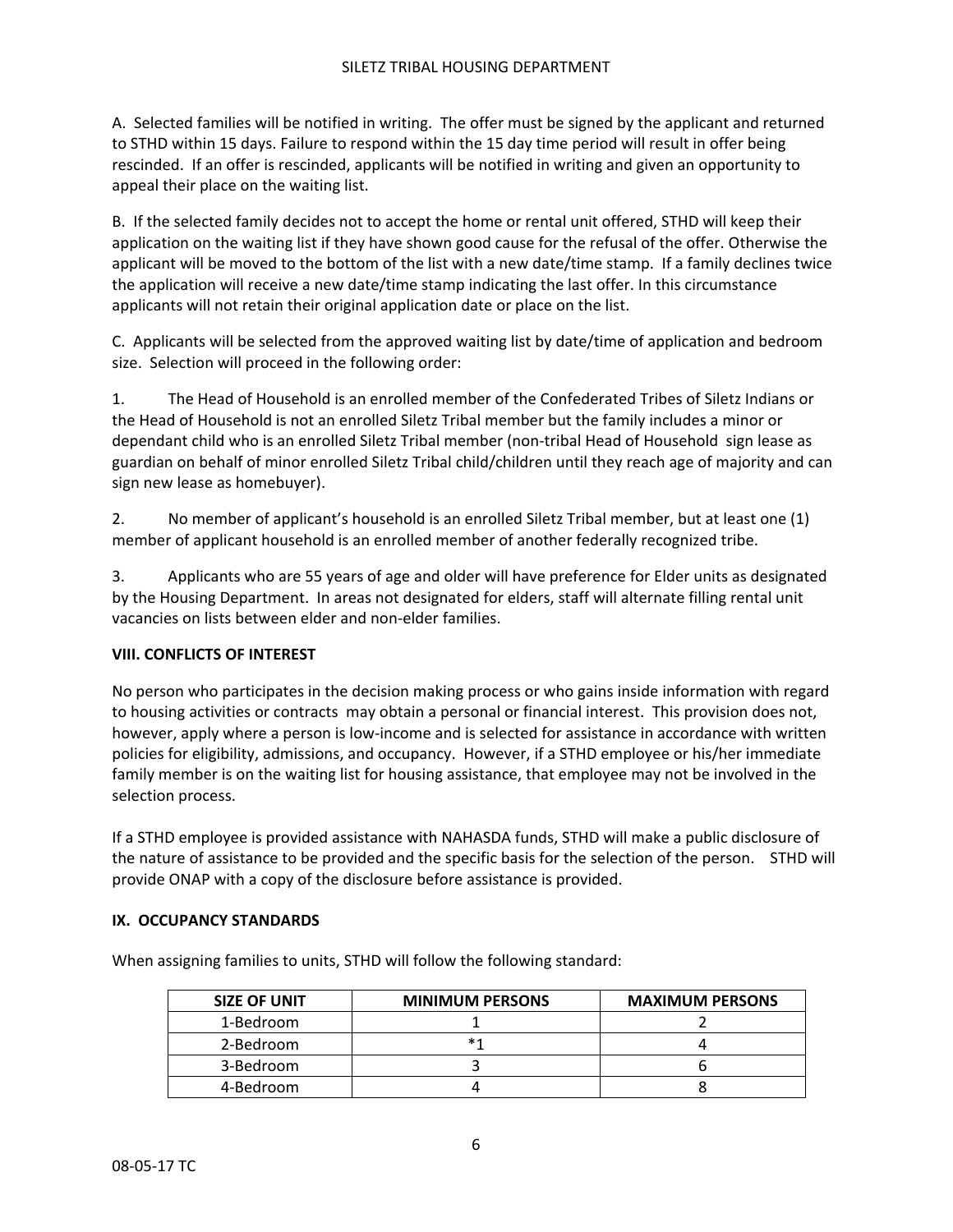| . . |
|-----|
|-----|

Variations from the above standards will be considered by the STHD for temporary housing situations. \*Elder/Handicap families consisting of one will be considered for two bedroom unit if it is determined that caregiver accommodations is necessary.

Families consisting of one will be considered for two bedroom unit if one bedroom units do not exist in the community in which they currently reside; or if placement in a specific community will allow retention of employment.

## **X. COUNSELING PROGRAM**

The Siletz Tribal Housing Department staff shall provide counseling to renters. The purpose of the counseling program is three fold:

- 1. To ensure renters completely understand their responsibilities before & after occupancy.
- 2. To ensure renters understand their requirement to carry out financial responsibilities.
- 3. Establish a cooperative relationship between occupants & STHD.

Renters shall be required to participate in the following phases of the Counseling Program: **Pre‐Occupancy:** 

Leases shall be explained to each renter in detail so that he/she understands the responsibilities and obligations that accompany participation in our housing program. This phase should result in the avoidance of many future management/resident conflicts. It is crucial that counseling staff make it clear to residents that housing is a business & at the same time establish and set that tone for a pleasant & cooperative relationship.

#### **Move‐In:**

.

This will involve an inspection of the home or apartment, with Housing Department staff, tenants & residents, to identify deficiencies. An explanation and demonstration of all equipment and systems in the unit will be provided.

#### **Move‐Out:**

This will involve an inspection of the home or apartment with the Housing Department staff to identify deficiencies. Tenants shall be responsible for deficiencies identified by the Housing staff other than ordinary wear and tear. Renters are responsible for damages.

#### **Post‐Occupancy:**

This phase will continue counseling with regard to responsibilities of the LR housing programs. Specifically included will be maintenance & financial obligations, the sharing of community and county resources available and the requirements to attend mandatory money management or other classes & workshops as determined by STHD.

#### **XI. COLLECTION OF RENT PAYMENTS**

A. "Adjusted Income" as defined in §II.2. will be used to determine rent payment amounts: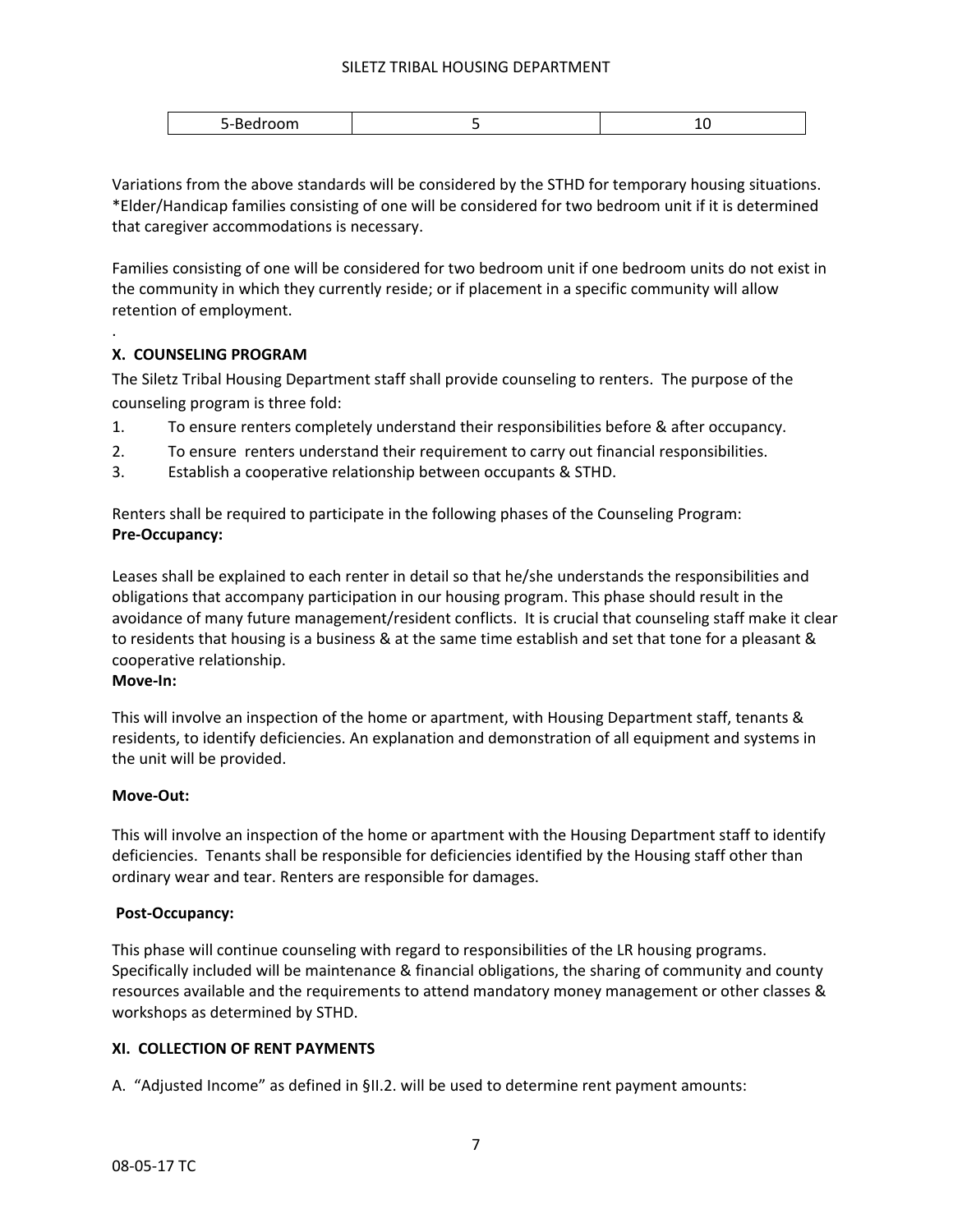#### 1. RENT PAYMENTS

A. Rent shall not exceed 15%of a household's monthly adjusted income and shall include a utility allowance deduction.

B. Maximum rent shall be:

| <b>Bedroom Size</b> | <b>Maximum Rent</b> |
|---------------------|---------------------|
|                     | 300.00              |
|                     | 400.00              |
|                     | 550.00              |
|                     | 650.00              |
|                     | 750.00              |

C. Rent payments are due and payable on or before the (1st) day of each month. When a lease begins on a day other than the first, a pro-rated payment shall be made that month.

D. Payments may be made in cash, check, money order, or credit/debit card, payable to Siletz Tribal Housing Department and delivered to the STHD office in Siletz, Oregon.

E. Payments not received at the Office by the end of the tenth day of the month shall be considered delinquent. On the next working day after the 10th of the month, STHD shall serve delinquency by regular mail to the tenant's mailing address.

F. The Notice of Delinquency shall include the following:

1) A statement that payment in full is required within 10 days for continued occupancy. Non‐payment shall prompt STHD to proceed with eviction.

G. If two consecutive payments made by personal check are returned for non‐sufficient funds, the STHD will no longer accept checks as a form of payment from the tenant.

H. Payments returned for insufficient funds will result in a "NSF" charge to the Tenant as provided by CTSI Accounting policy.

#### **XII. OCCUPANCY**

#### **1. PRINCIPLE RESIDENCE**

A condition for selection as a renter for continued occupancy is that they must agree to use and continue to use the unit as the principle residence for him/her and members of his/her immediate family during the term of the Rental Dwelling Lease agreement. Using the home as the principle residence is defined as the renter actually living in the home for a period of 9 months out of each year. These periods may not be cumulative from year to year. Failure to occupy the rental unit shall constitute grounds for termination of the Lease. The "principle residence" requirement does not apply to approved subleases.

#### **2. SUBLEASE**

Subleasing is not allowed in the low‐income rental program.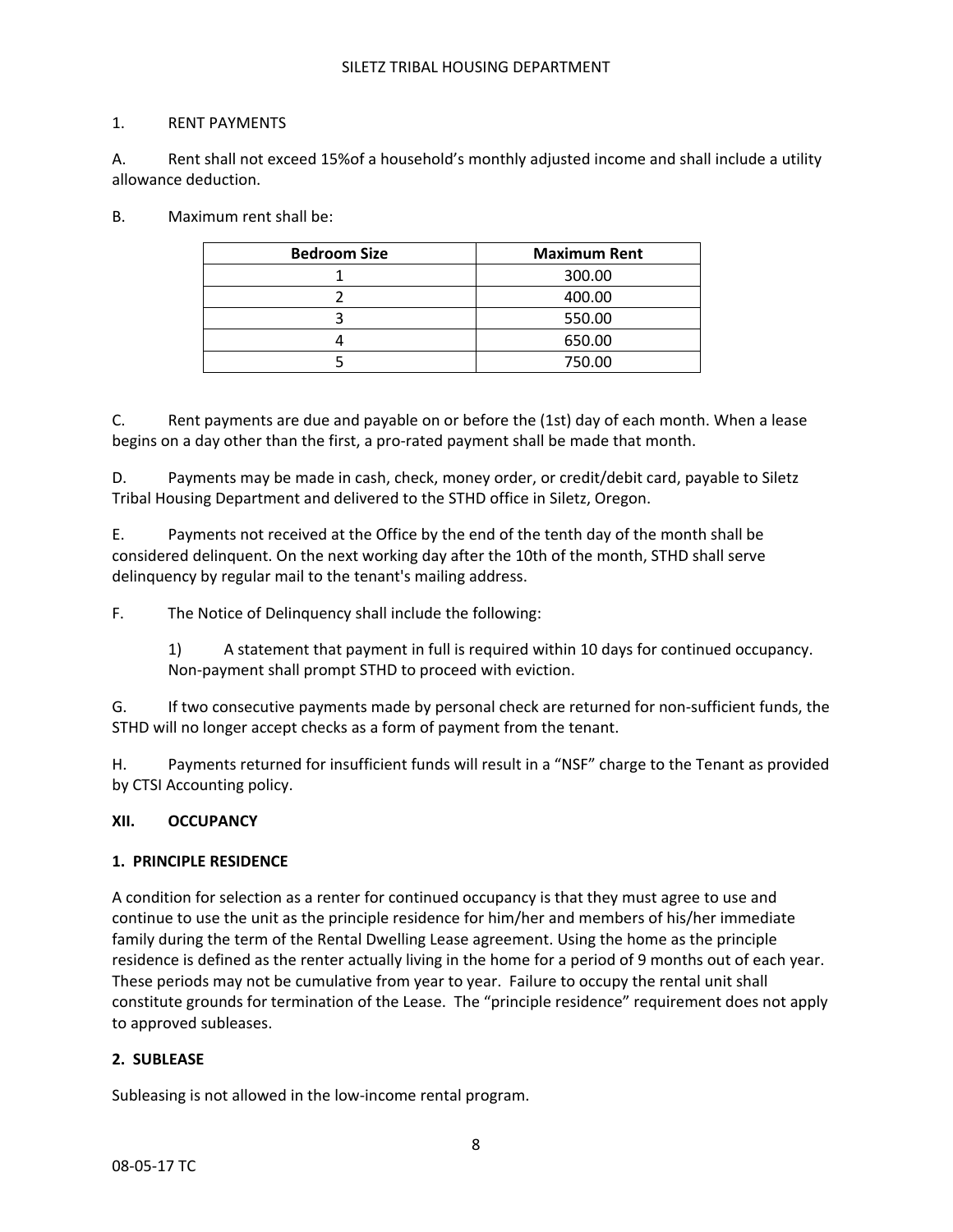# **3. GUESTS**

Renters may have guests; however no guest may stay for more than fifteen (15) consecutive days in any twelve (12) month period without the prior written approval of STHD. Guests may not stay at multiple residences, 15 days cumulative in 12 month period is the limit. Households that violate this provision will be subject to termination of their lease.

## **4. DISTURBANCES**

The renter must agree to cause all family members or other persons who are on the premises with his/her consent to conduct themselves in a manner that will not disturb his/her neighbors' peaceful enjoyment of their accommodations and will be conducive to maintaining the project in a decent, safe and sanitary condition. Disturbances are causes for termination of a rental dwelling lease.

The renter must agree that he/she and any member of his/her household or guest shall not engage in criminal activity, including drug‐related criminal activity. Such criminal activity shall be cause for termination of the Rental Dwelling Lease.

#### **5. FRAUD/MISREPRESENTATION**

Any fraud or material misrepresentation made by a renter to STHD in connection with the admission or continued occupancy shall constitute grounds for termination of the Rental Dwelling Lease. It is not necessary that such fraud or misrepresentation result in criminal charges or a criminal conviction.

## **6. LOCKS CHANGE**

A renter shall not alter or change the locks on his/her home or apartment. If a lock needs to be replaced, the STHD must be notified so that the lock can be keyed to the master‐key system of the STHD. All residents must have prior approval from STHD before changing locks. Failure to obtain prior approval may constitute grounds for termination of the Rental Dwelling Lease. All such changes shall be done at the renter's expense.

#### **7. INSPECTIONS**

a. Annual Inspections: The renter shall agree to allow Housing Department Staff to inspect the rental unit upon initial occupancy and no less than every two years thereafter. STHD shall provide a 15‐ day notice before the inspection. The renter shall participate in these inspections and STHD shall a written report listing any required repairs and a timeline for completion and re‐inspection. STHD will charge renters for repairs beyond normal wear and tear.

b. 48 Hour Notice Inspections: STHD shall have the right to inspect any home or apartment upon at least forty‐eight (48) hours' notice to the renter for the purpose of determining if they are fulfilling their obligations to maintain the unit.

C. Emergency Inspections: The STHD shall have the right to enter the rental unit without notice for suspected abandonment, when utility service has been discontinued or when severe damage is evident. The STHD shall leave a written notice on the front door at the time any such entry is made.

#### **8. RE‐EXAMINATIONS AND ADJUSTMENTS IN MONTHLY RENT**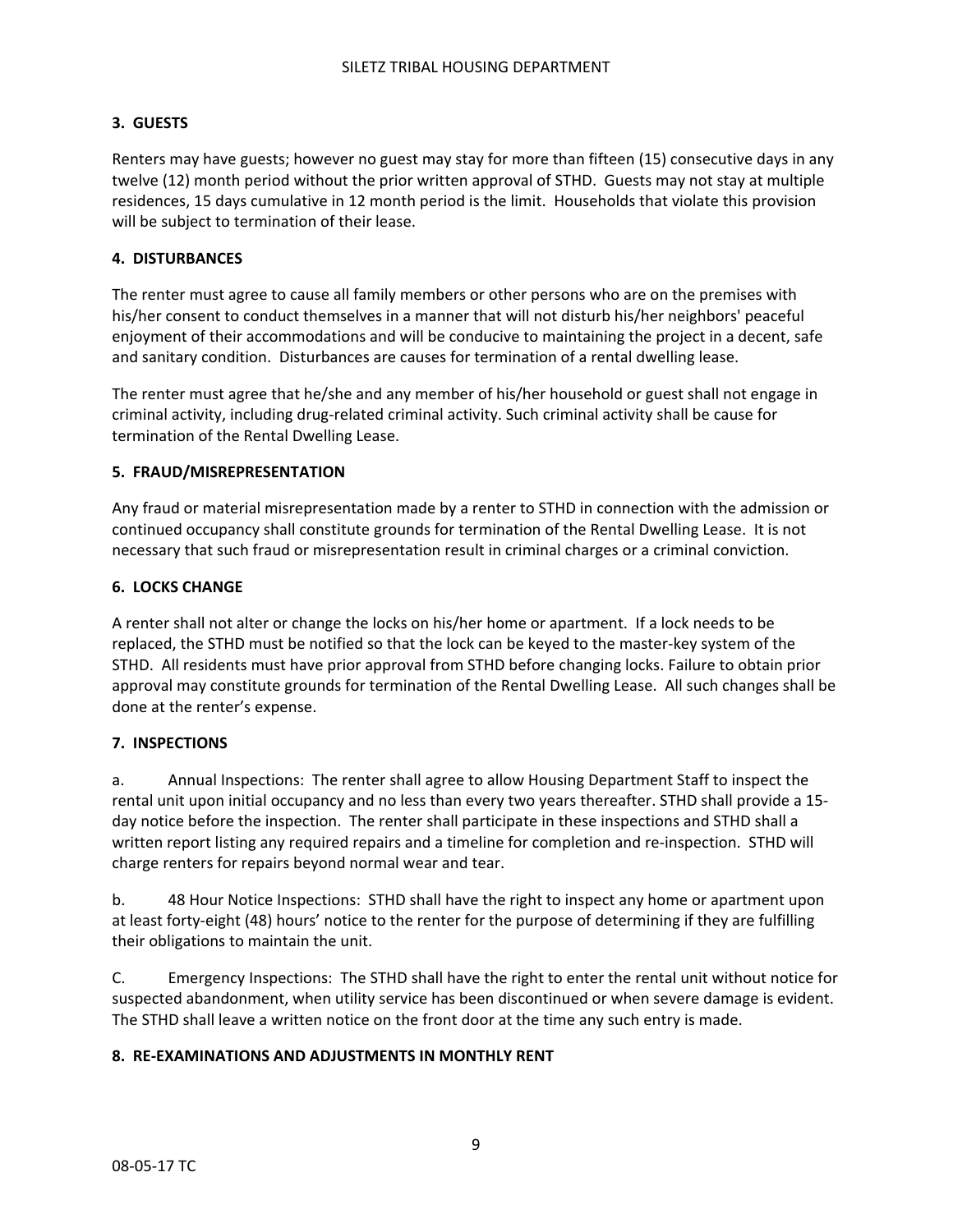A. Be-examination. The STHD shall notify each renter when it is time for the periodic reexamination of household income and composition. Re‐examinations will be scheduled at the same time as periodic inspections described in section 7.A. of this policy. Each family shall be required to complete a personal declaration of household composition and income and have all family members age eighteen (18) and older sign an authorization for release of information. Social security numbers for all family members age six (6) and older must be provided to STHD. The renter shall return all documents required for the re‐examination to the STHD office within 30 days of receipt.

STHD shall verify all sources and amounts of income and assets and shall compute the rent payment accordingly. The renter shall be given at least thirty (30) days written notice of any increase in rent payments. Decreases shall take effect the first of the month following adjustment. If a family's income is seasonal or unpredictable so that it is difficult to accurately anticipate the income for the coming year, a schedule for review and updating of income shall be agreed upon by the STHD and the family in writing.

B. Income Changes. Renters are required to notify Siletz Tribal Housing Department within five (5) working days of any of the following conditions:

1. Any change in household composition. Additions of adult members to the household or a person whose sole purpose is to provide live-in care to a family member, must have the approval of STHD and any such person will be subjected to the same screening procedures as new applicants;

- 2. Any decrease in household income;
- 3. Increases in family income that exceed one hundred dollars (\$100.00) per month.

The Siletz Tribal Housing Department shall take appropriate measures to adjust rent payments following reporting of the above conditions and shall notify the renter in writing of the change, giving at least thirty (30) days written notice of any increase in rent payments.

C. Penalties for Non‐Compliance. When STHD has notified a Renter of their re‐examination schedule, if the renter fails to provide the required information about income in a timely manner, STHD shall calculate the monthly payment due as if the family had annual income at 80% of median income and provide written notice to the renter. In addition, failure to timely return re‐examination documents shall be a violation of this policy and will subject family to termination & eviction proceedings.

When renter fails to give required notice under Section (B)(1) and/or (3) above, STHD may re-calculate the monthly payment due as if the family had annual income at 80% of median income beginning at the date the notice was required provided it does not exceed 30% of adjusted income and STHD shall seek to recover any unpaid balance from the renter. Failure to give required notice under Section (B) above is a violation of this policy and will subject family to termination & eviction proceedings.

#### **9. TRANSFERS**

A. STHD Initiated Transfers. A family may apply for a unit transfer if current unit is not an appropriate size for the household. Conversely, the STHD may require a family occupying a Low Rental unit to transfer when household composition permanently changes. The Housing Department staff will try to ensure that families have a home or apartment that meets the needs of the family.

Reasons for STHD initiated Transfers may include but are not limited to: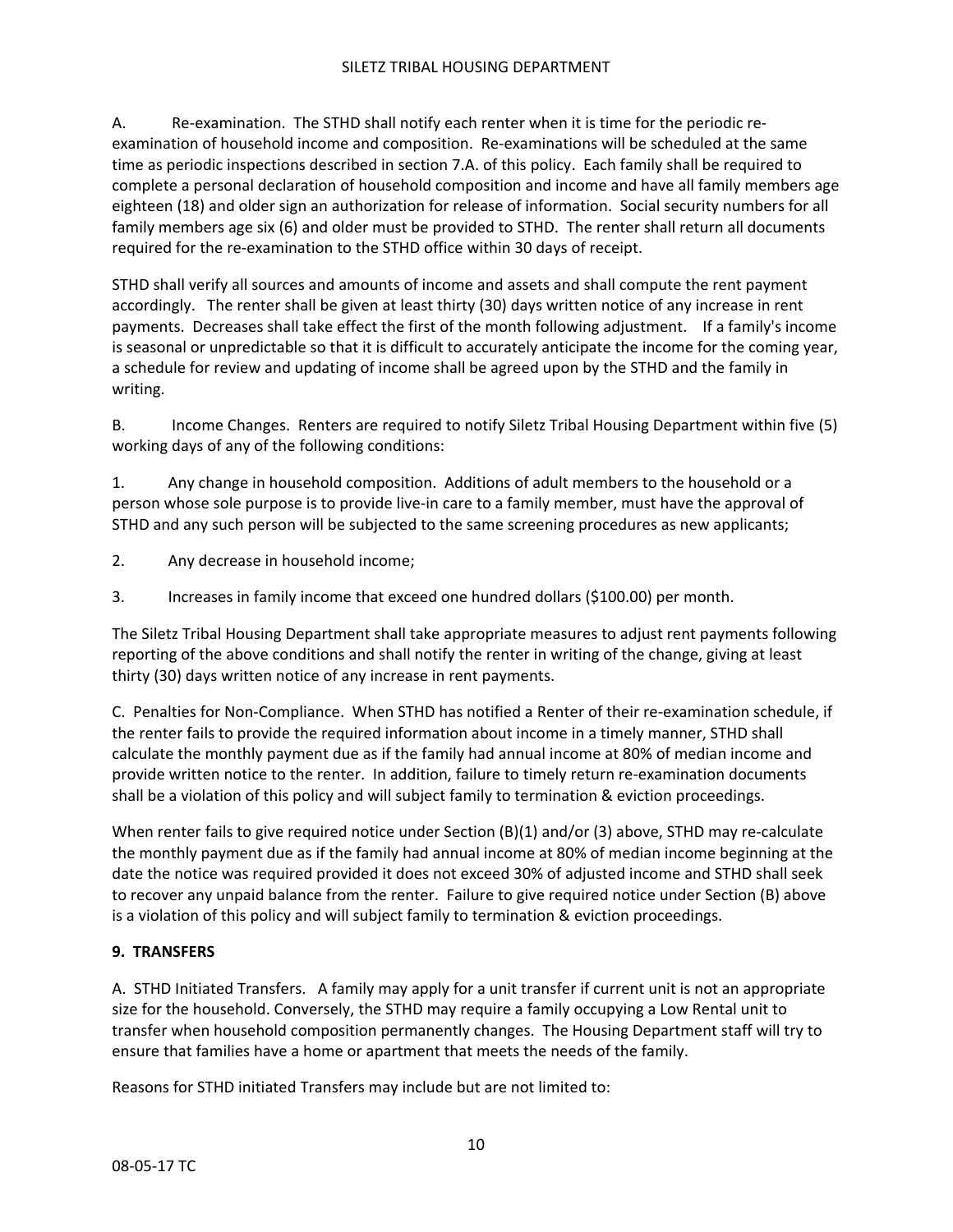- 1. Annual Re‐exam
- 2. Fire/Natural Disaster
- 3. Overcrowding
- 4. Emergency Situation‐ Temporary
- 5. Medical Reason
- 6. Education
- 7. Employment

B. Reasons may include any of the above and temporary relocations due to unit rehabilitation, emergency or medical situations. Families may request transfer to another LR unit and be placed on a transfer waiting list. Each transfer will be listed by date and time of request to transfer. Such a request must be approved by the STHD, depending on the availability of units and other factors. Such a transfer will not be approved unless the family is current with all payments owing on their residence and they have complied with all obligations of the Lease. Families who are complying with the terms of a payback agreement (as evidenced by a minimum six-month history of payments) will be considered eligible. If the selected family decides not to accept the home or rental unit offered, STHD will keep their application on the waiting list if they have shown good cause for the refusal of the offer. Otherwise the applicant will be moved to the bottom of the list with a new date/time stamp. If a family declines twice the application will receive a new date/time stamp indicating the last offer. In this circumstance applicants will not retain their original application date or place on the list.

#### **1O. PLAN OF ACTION TO CORRECT DEFICIENCIES**

As promptly as possible after the violation of the lease agreement, which may include financial, maintenance, or other violations, STHD staff shall refer the household to the Resident Advocate to discuss the matter with the renter and give the renter an opportunity to identify any extenuating circumstances or complaints which may exist. A plan of action may be agreed upon that will specify how the renter will correct the violation and prevent future violations of this kind from occurring, as well as any actions by STHD that may be appropriate. This plan shall be in writing and signed by the resident & STHD. In the event of refusal by the renter to agree to such a plan or failure to comply with the plan, STHD shall issue a Notice of Termination in accordance with STHD policy.

#### **XIII. TERMINATIONS**

# **A. TERMINATION BY RENTER**

The renter must provide at least thirty (30) days' notice in writing to STHD of their intent to vacate the unit and terminate their lease agreement. STHD may hold the renter responsible for the required monthly payment for the period the home or apartment is vacant, not to exceed sixty (60) days from the date of the notice or from the date of move‐out, if no notice was given. Move‐out date shall be determined as the date keys are returned to the STHD office or such date as determined by STHD.

# **B. STHD Initiated Terminations.**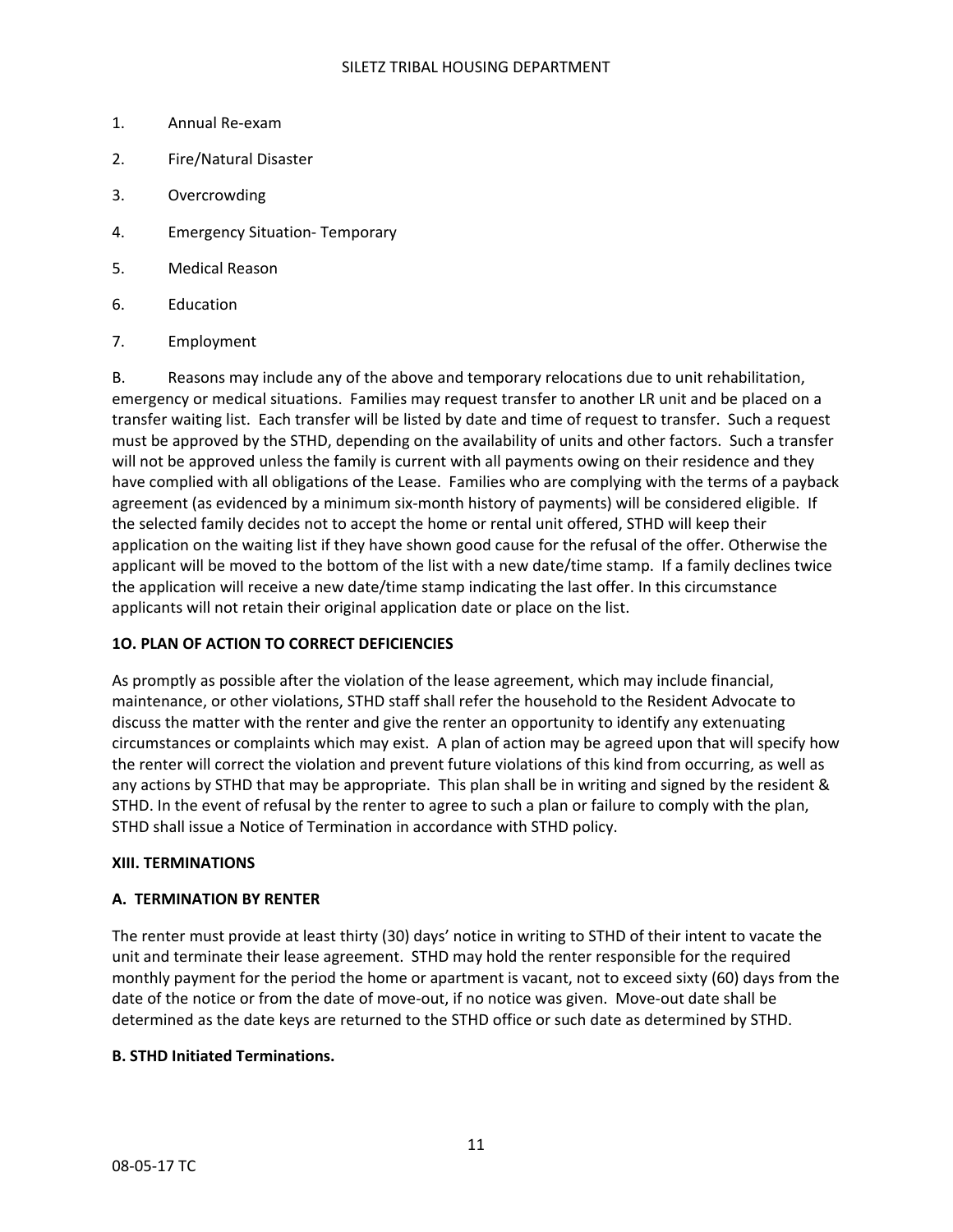1. The Notice of Termination shall contain the reasons for termination including the specific provision for the lease violated and the specific action of the individual who violated it. A notice to vacate will be issued to each individual receiving the notice of termination. The following time frames for evictions will be adhered to, however, based on the process involved, these may fluctuate:

A. 14‐day notice for non‐payment of rent.

B. 24‐hour notice for behavior that threatens the lives, health, or safety of other residents or STHD staff (includes drug activity).

C. 30‐day notice for all other violations.

D. The renter shall turn his/her keys over to the STHD upon vacating.

If tenant fail or refuse to vacate the premises within these time frames, STHD shall enforce the Termination by filing a Complaint for Eviction in Tribal court.

**2. ONE STRIKE POLICY:**  STHD will not offer an opportunity to cure violation of lease in the event of serious or repeated or continuing violations.

A. Owner or Manager generally will not terminate the tenancy during the term of the lease, except for serious or repeated violation of the terms or conditions of lease, or of applicable Federal, State, Tribal, or local law, or for good cause.

B. A serious violation justifying immediate termination of tenancy without need to offer opportunity to correct, is any activity, engaged in by the resident, any member of the household of the resident, or any guest or other person under the control of the resident, that:

1. Threatens the health or safety of, or right to peaceful enjoyment of their premises by, other resident or employees of the owner or manager of the housing.

2. Threatens the health or safety of, or right to peaceful enjoyment of their premises by, person residing in the immediate vicinity of the premises: or

3 Is criminal activity (including drug-related criminal activity) on or off the premises.

4. Other violations not promptly cured and kept cured will be grounds for termination.

# **XIV. CHANGES DUE TO DEATH OR FAMILY DIVORCE/SEPARATION**

# **1. Provisions for Surviving Household Members**

STHD will allow a non‐tribal member spouse/ co‐habitant or adult child of the deceased tenant, if that person is listed on the approved household composition at the time of the event, to continue to reside in the rental dwelling for no more than two years, with the following conditions:

- A. The person will make the apartment his or her primary residence during the transition period; and
- B. The person is able to pay the rent amount and to perform the obligations of a tenant under the lease agreement.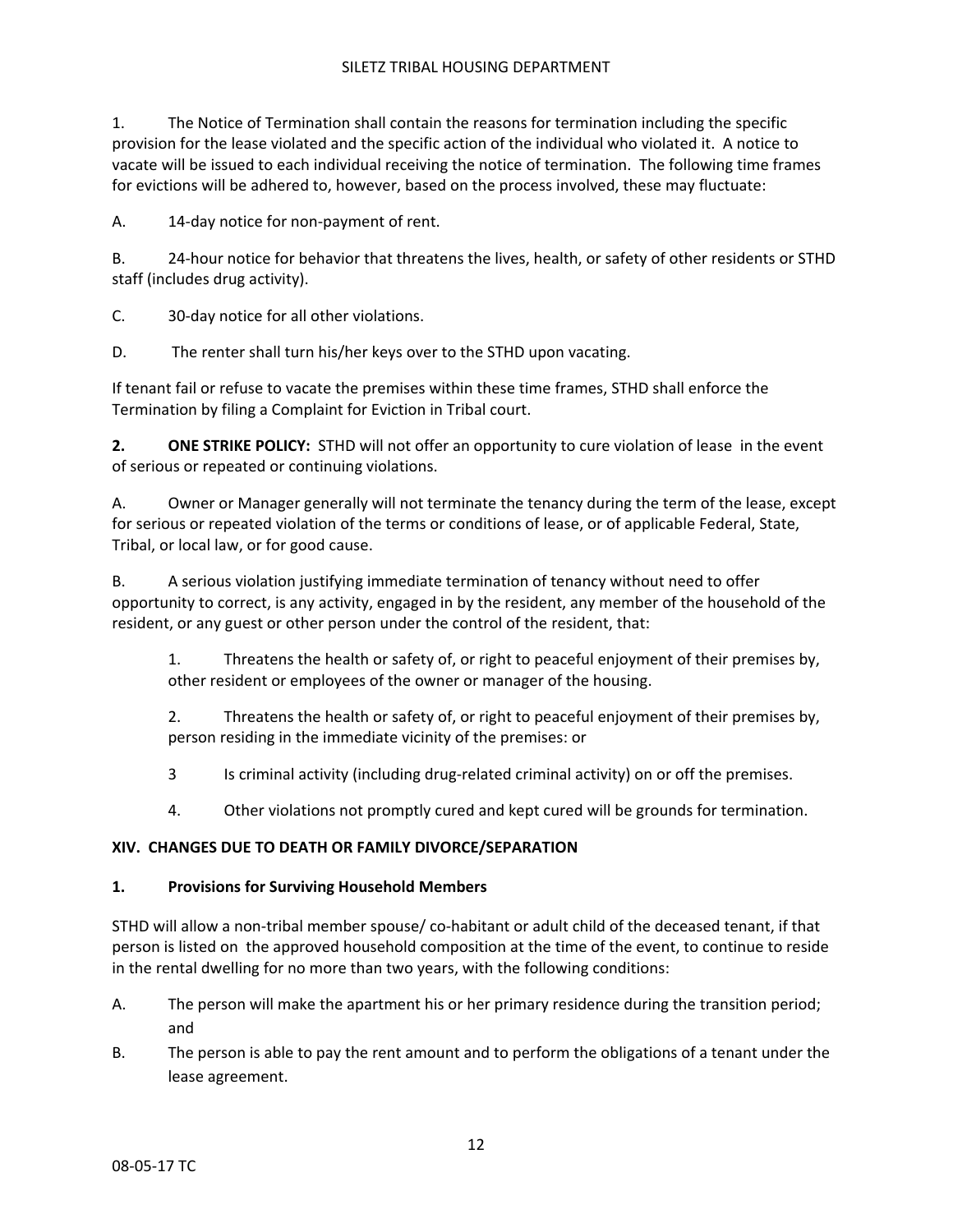The Siletz Tribal Housing Department staff shall provide counseling to assist the person in seeking out other housing that is suitable to meet their needs.

When there is a surviving Siletz tribal member spouse, adult child or co-habitant who is listed on the approved household composition at the time of the event, they may be designated as the Head of Household and apply for a new lease, provided the household is eligible for participation in the low‐rent program.

# **2. Provisions for More Than One Renter and Procedures in Cases of Divorce or Family Separation**

- A. Where there are two (2) or more adult Tribal members in the household, each may be designated as a renter, with the following stipulations:
	- 1. All obligations of the Rental Dwelling Lease apply to all renters.
	- 2. All renters will be held jointly liable for all damages.

In those instances where two (2) married individuals are leaseholders and an arrears balance has incurred, the arrears balance is considered to belong jointly to the married couple. Should there be a divorcee or legal separation and one (1) of these individuals seeks housing again, the applicant would only be required to pay his/her half of the arrears balance.

# **B. A non‐Tribal adult may be designated as head of household if they are the custodial parent of minor Tribal member children who reside in the unit so long as the children are minors and remain in the home.**

# **XV. HOUSING DEPARTMENT APPEAL and COMPLAINT PROCESS**

# **1. Right to Appeal:**

Any family which is determined not to be eligible to participate in rental activities, any family that is denied admission and any family whose occupancy is terminated shall be advised of the right to appeal such action or decision, and will be advised of the right to examine any relevant documents, records, or regulations directly related to the action prior to a hearing or trial. Such review shall not include documents and records containing confidential information regarding other applicants or occupants.

Upon filing of a written request as provided herein, a complainant shall be entitled to an opportunity for hearing.

# **2. Definitions**

A. "Complainant" means an applicant, tenant or participant in a HUD assisted or NAHASDA assisted Housing Project operated by STHD whose rights, duties, welfare, or status are adversely affected by STHD action or failure to act and, who files an Appeal or Complaint with respect to such action. ("Complainant" may hereinafter be referred to as "you".)

B. "Appeal" or "Complaint" means any dispute with respect to STHD action or failure to act pursuant to a lease or CTSI Housing Department regulations, policies, or procedures which affects the rights, duties, welfare or status of the complainant.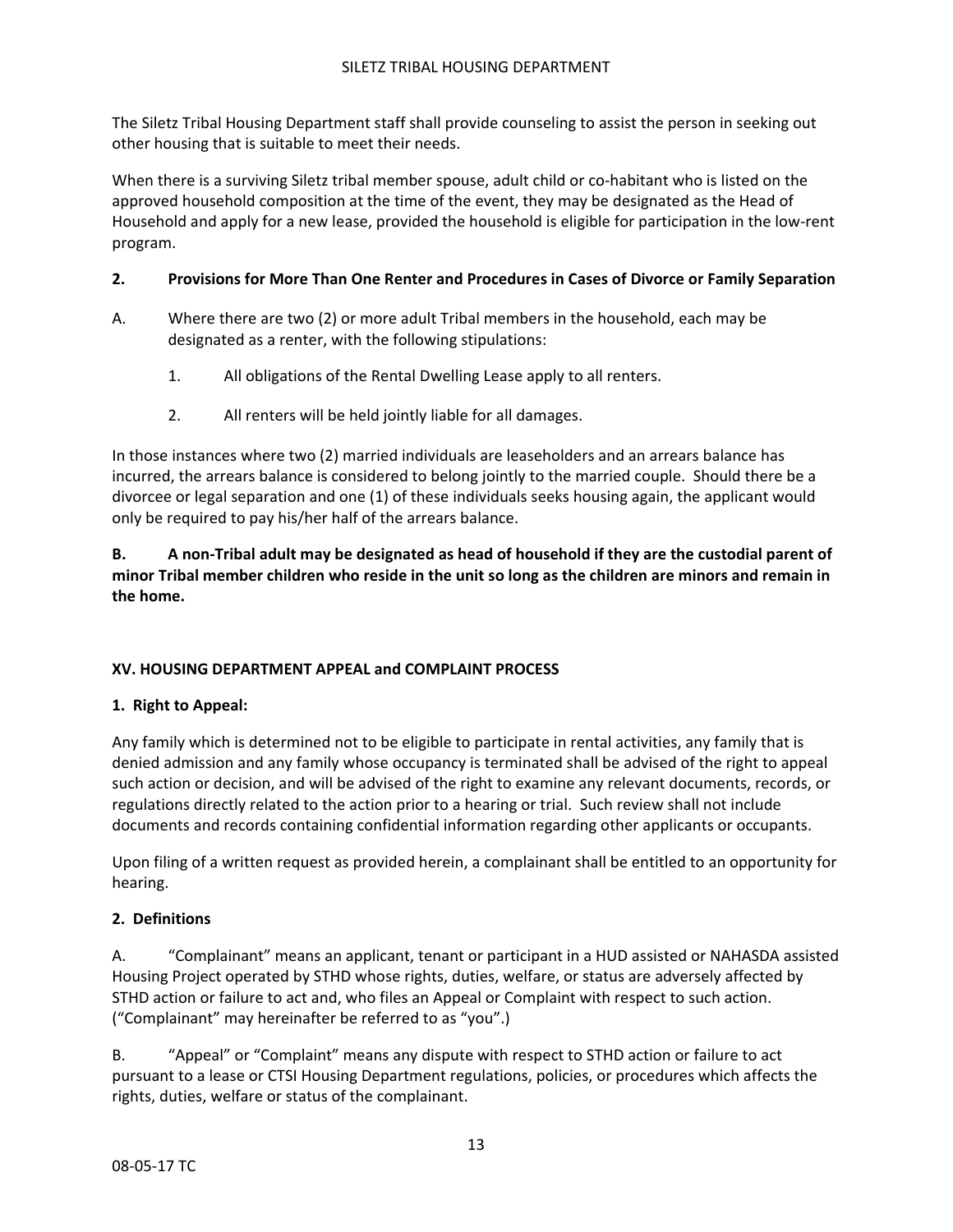## **3. Exclusions**

Appeals or complaints based upon the following are excluded from the Appeal / Complaint procedure:

A. Any termination based upon activity that threatens the health or safety of, or right to peaceful enjoyment of the Indian housing development by other residents or employees of the owner or manager of the housing; or

B. Any termination based upon criminal activity (including drug‐related activity) on or off the premises of the Indian Housing development.

These "24 hour" terminations will proceed to an eviction if the renter does not vacate in the 24 hour period, and will be heard in the Tribal Court.

## **Informal Dispute Resolution:**

If the STHD makes a decision that would be subject to appeal, the staff member who made the decision will attempt to informally resolve.

While informal resolution is encouraged, it does not affect the time limits to formally complain, grieve and appeal. Appeals must be filed within ten (10) days from the date of the initial decision. Administrative remedies must be exhausted, and you cannot skip a step in the formal process.

#### **Formal Dispute Resolution:**

## **1st Step: Review of Housing Staff Decisions by Housing Director**

Your appeal must be filed within ten (10) days from the date of the initial decision. Upon receipt, STHD will give a copy of your appeal to the staff member who made the decision and a copy to the Housing Director. If STHD staff cannot informally resolve the issue, the Housing Director will review your case and respond in writing within twenty (20) days. No particular form is required to make an appeal, as long as the appeal or complaint: (1) is in writing and is signed by the party or his or her spokesperson or attorney; and (2) is actually delivered to the Housing Department within the ten (10) day time period.

The Housing Director will review your case and respond in writing within 20 days.

#### **2nd Step: Review by Housing Committee**

If the Housing Director denies your appeal, or if the initial decision was signed by the Housing Director (for example, termination notices), you have the right to appeal to the Siletz Tribal Housing Committee in writing within 10 days from the date of the Housing Director's decision. The decision of the Housing Committee shall be the final administrative decision of the Tribe.

No particular form is required to appeal to the Housing Committee, as long as the complaint or grievance: (1) is in writing and is signed by the party or his or her spokesperson or attorney; and (2) is actually delivered to the Housing Department within the ten (10) day time period. Additional information or documentation may be included with your appeal if submitted at least three (3) working days prior to the hearing. If an appeal is filed with the Housing Committee STHD staff will notify complainant of the date and time of the meeting.

## **If the Housing Director's decision concerns a property management unit, then the General Manager shall conduct this 2nd Step review.**